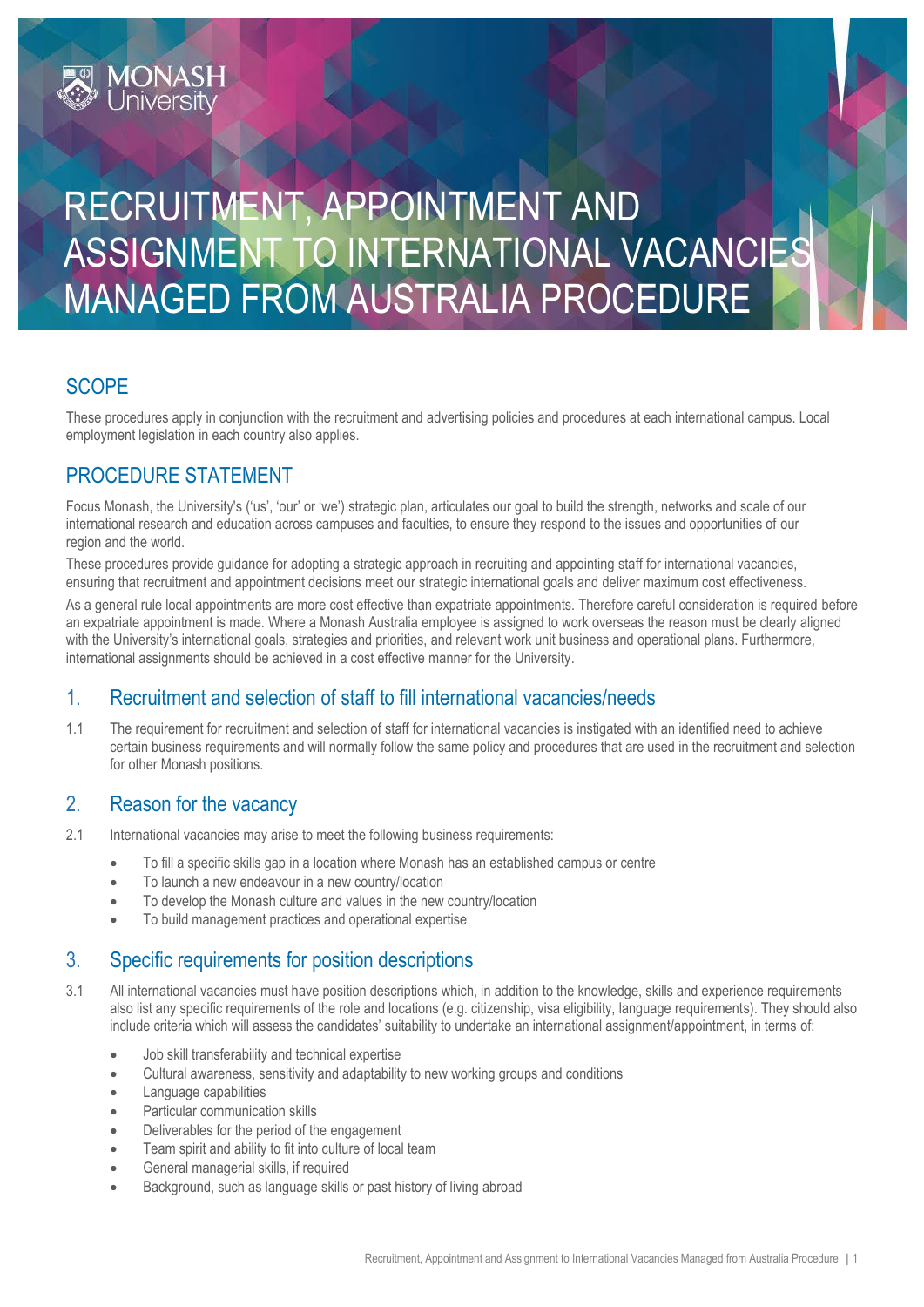## 4. Advertisement of the international vacancy

- 4.1 Most appointments to international vacancies will be made using our standard recruitment and appointment policies and procedures, following a competitive process in accordance with recruitment advertising guidelines of the country where the vacancy is situated.
- 4.2 However, in some circumstances a vacancy may be exempt from advertisement and an accelerated appointment process will be used following a direct nomination and approval by the Provost/Vice-Provost or Dean/Executive Director as appropriate depending on the level of the position.
- 4.3 The decision as to whether an international vacancy should be advertised or filled through an accelerated appointment process will depend on a range of strategic business considerations, as detailed in section two. In some cases, for example in countries where we currently do not have any presence, a local search firm may be engaged to handle the recruitment process.

### 5. Selection of the preferred candidate

- 5.1 In addition to assessing candidate suitability on the basis of skills match, a range of other considerations are necessary when recruiting for an international assignment. Local recruitment policies and procedures and/or specific employment related legislative requirements must be adhered to when selecting candidates. These may include equal opportunity legislation.
- 5.2 The final recommendation made by the selection panel must ensure that the recommended candidate meets both the position requirements and business objectives. The following considerations are key to making a final decision:
	- Cultural fit assessment employee and family
	- Availability of the recommended candidate
	- [Taxation and Immigration Considerations Related to Staffing for New International Locations](http://www.monash.edu/policy-bank/hr/international/guidelines-tax-immigration)
	- [International Assignment for Monash Australia Staff](http://www.monash.edu/policy-bank/hr/international/procedure-short-long-term-assignment)
	- [Guidelines for Structuring Remuneration and Benefits Package for Monash Australia Staff Undertaking an International](http://www.monash.edu/policy-bank/hr/international/guidelines-terms-conditions)  [Assignment at another Campus or Centre](http://www.monash.edu/policy-bank/hr/international/guidelines-terms-conditions)
	- [Guidelines for Ensuring Equal Opportunity in Selection of Staff](http://www.adm.monash.edu.au/sss/equity-diversity/equal-opportunity/policies/guideselection.html)

#### 6. International assignment options and determination of compensation basis

- 6.1 The preferred candidate may be a current Monash Australia employee, or an employee of another Monash international campus or an external non-Monash individual.
- 6.2 In the case of the successful candidate being a current Monash Australia employee generally they will be assigned to the position for a specific period of time. Offers of international assignments can be either short-term or long-term.
- 6.3 [Appointment Options and Compensation Basis](http://www.monash.edu/policy-bank/hr/international/table-appointment-options) can assist with determining the appropriate appointment option and related compensation basis.

#### Local appointment

6.4 A local contract with local terms and conditions will normally be offered. Where a candidate is currently an employee of Monash University either an expatriate contract or a local contract may be offered depending on the circumstances (e.g. permanent relocation of the candidate).

#### Expatriate appointment

- 6.5 The compensation basis for expatriates from Australia for each scenario is detailed in the [Guidelines for Terms and Conditions for](http://www.monash.edu/policy-bank/hr/international/guidelines-terms-conditions)  [Monash Australia Staff Undertaking an International Assignment at another Monash Campus or Centre.](http://www.monash.edu/policy-bank/hr/international/guidelines-terms-conditions) This can be used as a guide for expatriates from Monash Sunway campus.
- 6.6 Expert advice from Global Mobility, Monash HR, is required in structuring a compensation package.

#### 7. Breach of procedure

7.1 We treat any breach of our policies or procedures seriously. We encourage reporting of concerns about non-compliance and manage compliance in accordance with the applicable Enterprise Agreement or contract terms.